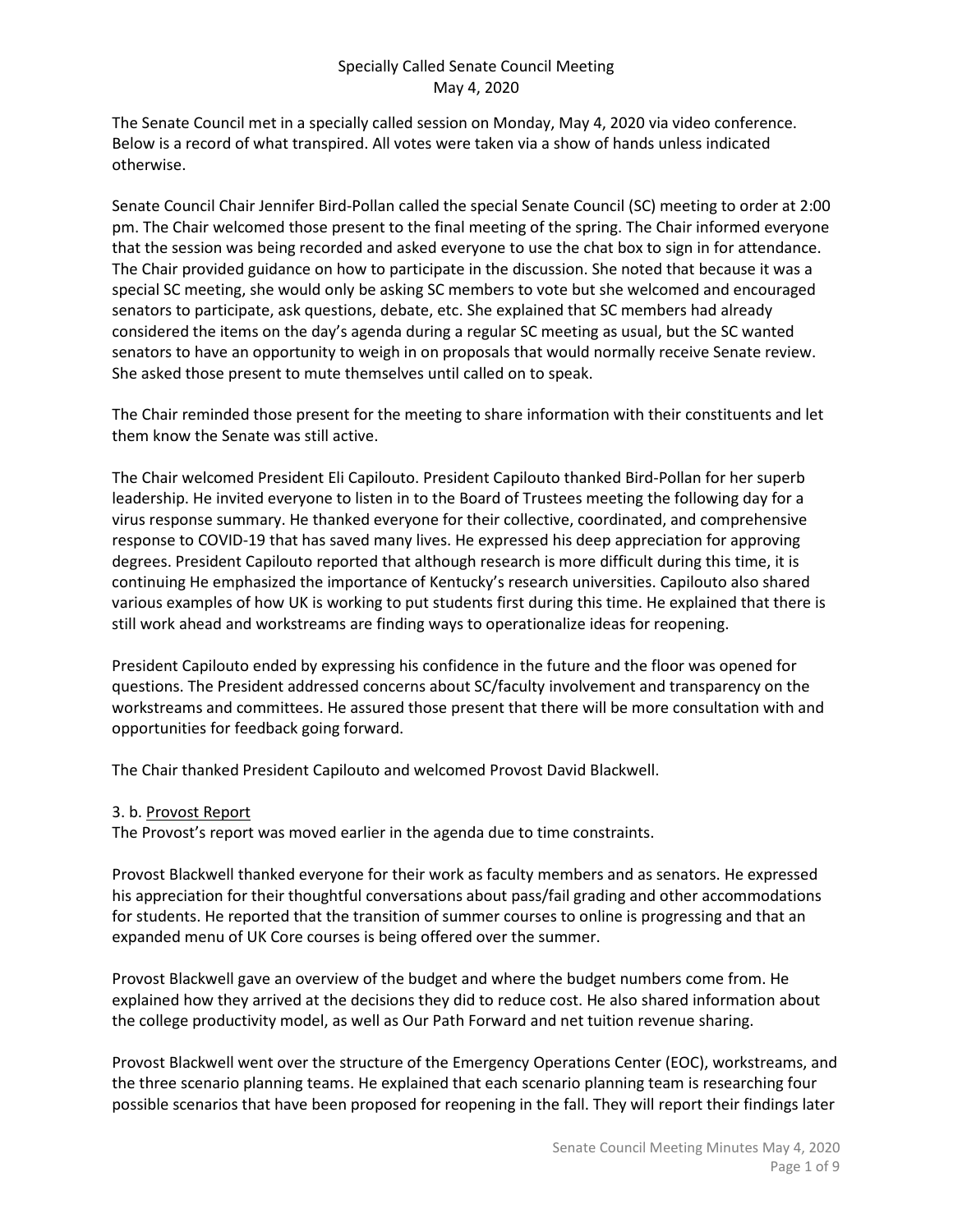in May to the campus community. Provost Blackwell emphasized that health and safety are the top priorities when considering reopening.

The floor was opened for questions. Provost Blackwell addressed the concerns below:

- Concerns about SC/faculty involvement in the three scenario planning teams.
- Safety of faculty and students in the classroom this fall.
- How budget reductions may or may not affect faculty and members of senior leadership.
- Dual reporting for advisors.
- Returning to research labs and classrooms.
- Summer employment for graduate students.

Provost Blackwell thanked Senate and SC for all the work they do.

#### 1. Minutes from April 13, 2020 and Announcements

The Chair reported that some editorial changes to the minutes from the last regularly called Senate meeting were received. There being **no objections**, the minutes from April 13, 2020 were **approved** as amended **by unanimous consent**. The Chair offered a series of announcements to senators.

The Chair congratulated Hollie Swanson (ME/Pharmacology and Nutritional Sciences) as the newly elected faculty trustee. Her term begins on July 1, 2020 and will end on June 30, 2023. The Chair thanked the Senate Rules and Elections Committee (SREC), SREC Elections Subcommittee Chair Roger Brown (AG), and the candidates who ran for Faculty Trustee.

The Chair announced that the deadline has been extended for the evaluation of the President. The Vice-Chair DeShana Collett (HS) will give a more detailed update later in the agenda.

The Chair asked everyone to remind their colleagues of the curricular deadlines for proposals to receive approval in time for a fall 2021 effective date.

#### 2. Consent Agenda for May 4, 2020

- MS Applied Behavior Analysis
- PhD Integrated Biomedical Sciences
- Doctor of Musical Arts (DMA)
- Proposed Changes to Premajor Requirements for Undergraduate Programs in Gatton College of Business and Economics (Add MA 137 as Premajor Option)
- Proposed Changes to Undergraduate Graduation Requirements in Gatton College of Business and Economics
- Proposed Changes to Required Hours Inside/Outside the Unit/Program for Undergraduate Programs in College of Communication and Information

The Chair asked SC if there were any objections to the consent agenda. There being **no objections**, the consent agenda was **approved** by SC on behalf of Senate, via unanimous consent.

#### 3. Officer and Other Reports

### a. Chair

The Chair thanked SC for staying late and for attending the emergency meetings in order to make sure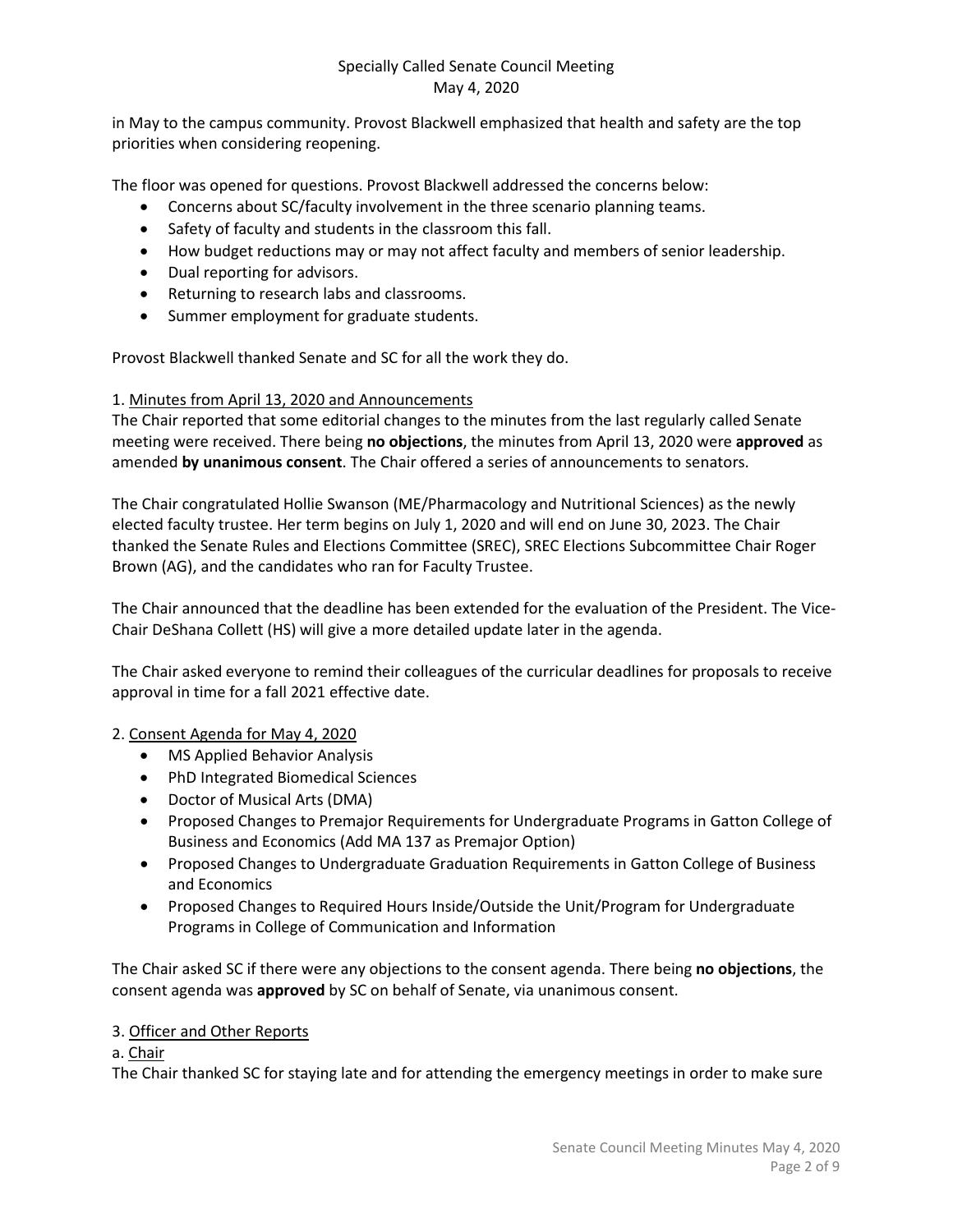everything was done. She also acknowledged SC staff Sheila Brothers and Stephanie Woolery for attending all the meetings and working behind the scenes.

The Chair reported that on April 14<sup>th</sup> SC met for a special session. Provost Blackwell asked SC to consider allowing optional pass/fail grading for all undergraduate students for spring 2020, due to concerns about student success. SC had previously voted to defer to program faculty about the decision to accept pass/fail grading for program requirements in March. SC approved that all undergraduate academic programs shall accept a P grade in a course taken in spring 2020 as satisfying graduation requirements.

The Chair gave a summary of the SC meeting on April  $20<sup>th</sup>$ :

- Per the request of Interim Graduate School Dean Brian Jackson, SC discussed allowing international postbaccalaureate students to enroll in online courses. It was determined that although it was not traditionally done, there was no rule (SRs or Graduate School Bulletin) preventing it.
- The SC discussed allowing new certificate programs to be effective for the spring semester. SC members concurred that it would be feasible to offer spring effective dates for these types of proposals.
- SC endorsed Kaveh Tagavi (EN) for a second year-long term as the Academic Ombud.
- There was discussion about probation and suspension for the spring 2020 semester. SC on behalf of Senate voted to allow the dean or the dean's designee discretion for the spring 2020 semester regarding placing students on probation or suspension for all programs, both undergraduate and graduate, at UK.

The Chair explained that the *SR*s give SC authority to take some actions on behalf of Senate as long as they are reported to Senate. Those actions on April  $27<sup>th</sup>$  included:

- Approval of a one-time change to the College of Dentistry calendar by adding an additional graduation date (June  $26<sup>th</sup>$ ). The additional date gives students who are planning to graduate the time to complete clinical requirements and still graduate before fall.
- Approval of a one-time change to Doctor of Physical Therapy (DPT) to decrease required credit hours from 139 to 130.
- Endorsement of a summer 2020 pilot program for badges.

## b. Provost

The Provost spoke earlier in the agenda due to time constraints.

## c. Vice Chair

Vice Chair DeShana Collett (HS) reported that the deadline for the evaluation of President Capilouto has been extended to May  $8<sup>th</sup>$ . She also reported that the response rate is already higher than in the previous two years.

Vice Chair Collett thanked Chair Bird-Pollan for her service as Chair over the past two years. Collett identified the Chair's strong leadership qualities of trust, transparency, and tenacity.

d. Parliamentarian No report.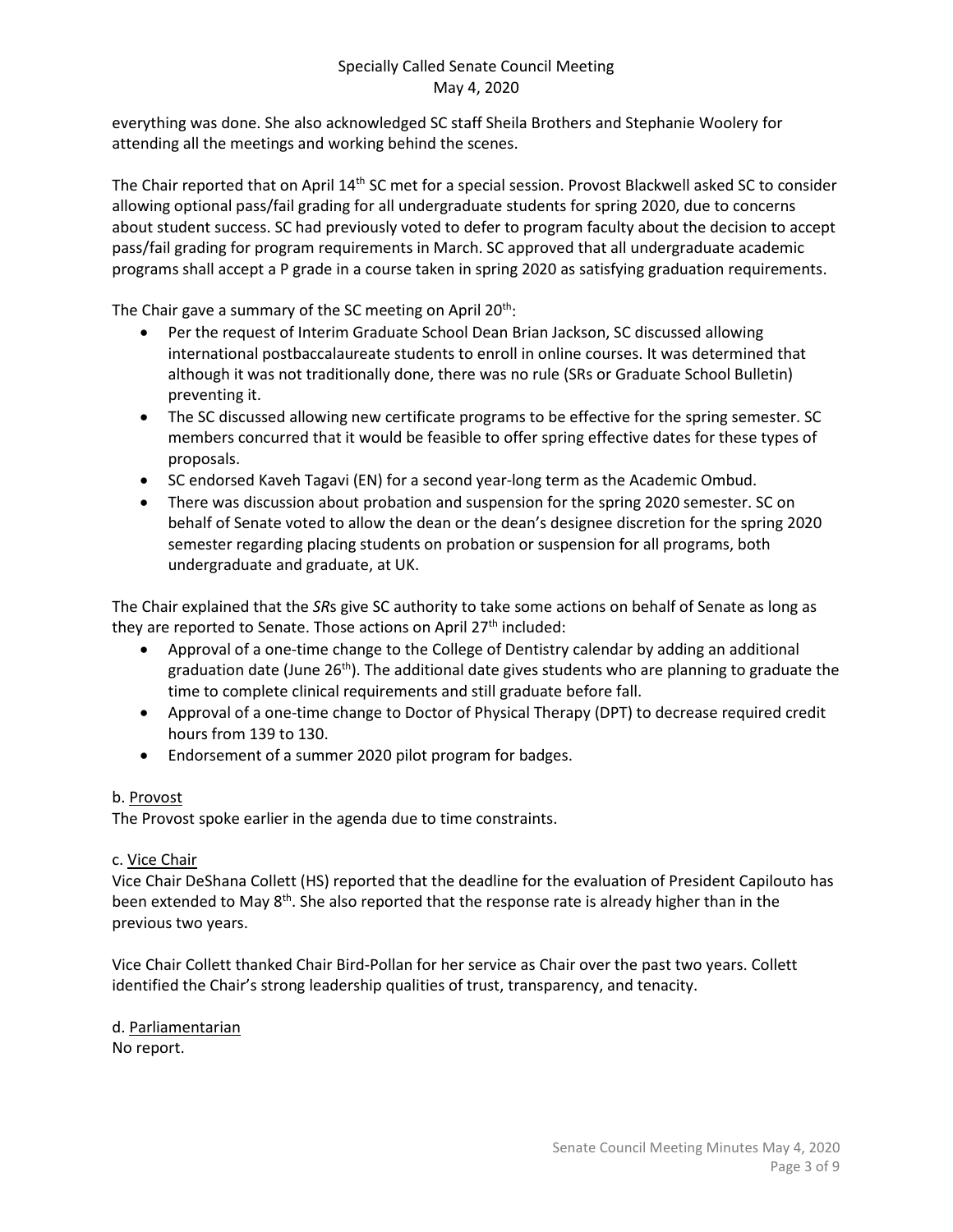### e. Trustee

Trustee Robert Grossman (AS) invited everyone to join in on the Board of Trustees (BOT) Zoom meeting the following day. He announced that it was his final Senate meeting as a faculty trustee, but he will be returning as an elected senator in the fall. He thanked everyone for their support over the years. The Chair thanked Grossman for his hard work on behalf of the faculty.

Trustee Lee X. Blonder clarified that the BOT meeting can be viewed on YouTube and the link can be found on the BOT Website. Blonder expressed her appreciation to Grossman.

### 4. Degree Recipients

## a. May 2020 In Memoriam Degree Recipients

i. Request for Waiver of *Senate Rules 5.4.5.3.1* for College of Arts and Sciences Student SW-66 ("In Memoriam Degrees," "Conditions for Conferral of In Memoriam Degrees," "Eligibility") Associate Dean for Advising Ruth Beattie (AS) explained the circumstances regarding student SW-66. The Chair asked if there were any questions and there were none.

Andrade (ME) **moved** to waive, on behalf of Senate, *Senate Rule 5.4.5.3.1* ("in a UK degree-seeking status") for College of Arts and Sciences Student SW-66. Vincent **seconded**. The Chair asked if there was any debate and there was none. A **vote** was taken and the motion **passed** with none opposed.

### ii. College of Arts and Sciences Student SW-66

Brion (EN) **moved** that the elected faculty members of SC approve, on behalf of Senate, College of Arts and Sciences Student SW-66 as the recipient of an In Memoriam honorary degree, for submission through the President to the Board of Trustees. Andrade (ME) **seconded**. The Chair asked if there was any debate and there was none. A **vote** was taken and the motion **passed** with none opposed.

#### iii. Gatton College of Business and Economics Student JB-83

Associate Dean for Undergraduate Affairs Jennifer Siebenthaler (BE) explained the circumstances regarding student JB-83.

Collett (HS) **moved** that the elected faculty members of SC approve, on behalf of Senate, Gatton College of Business and Economics Student JB-83 as the recipient of an In Memoriam honorary degree, for submission through the President to the Board of Trustees. Vincent **seconded**. The Chair asked if there was any debate and there was none. A **vote** was taken and the motion **passed** with none opposed.

## b. May 2020 Degree List

The Chair thanked Ms. Brothers and University Registrar Kim Taylor for making sure that all eligible students were added to the May 2020 degree list.

Vincent (BE) **moved** that the elected faculty members of SC approve, on behalf of Senate, UK's May 2020 list of candidates for credentials, for submission through the President to the Board of Trustees. Andrade (ME) **seconded**. The Chair asked if there was any debate and there was none. A **vote** was taken and the motion **passed** with none opposed.

#### c. August 2020 Degree List

Soult (AS) **moved** that the elected faculty members of SC approve, on behalf of Senate, UK's August 2020 list of candidates for credentials, for submission through the President to the Board of Trustees.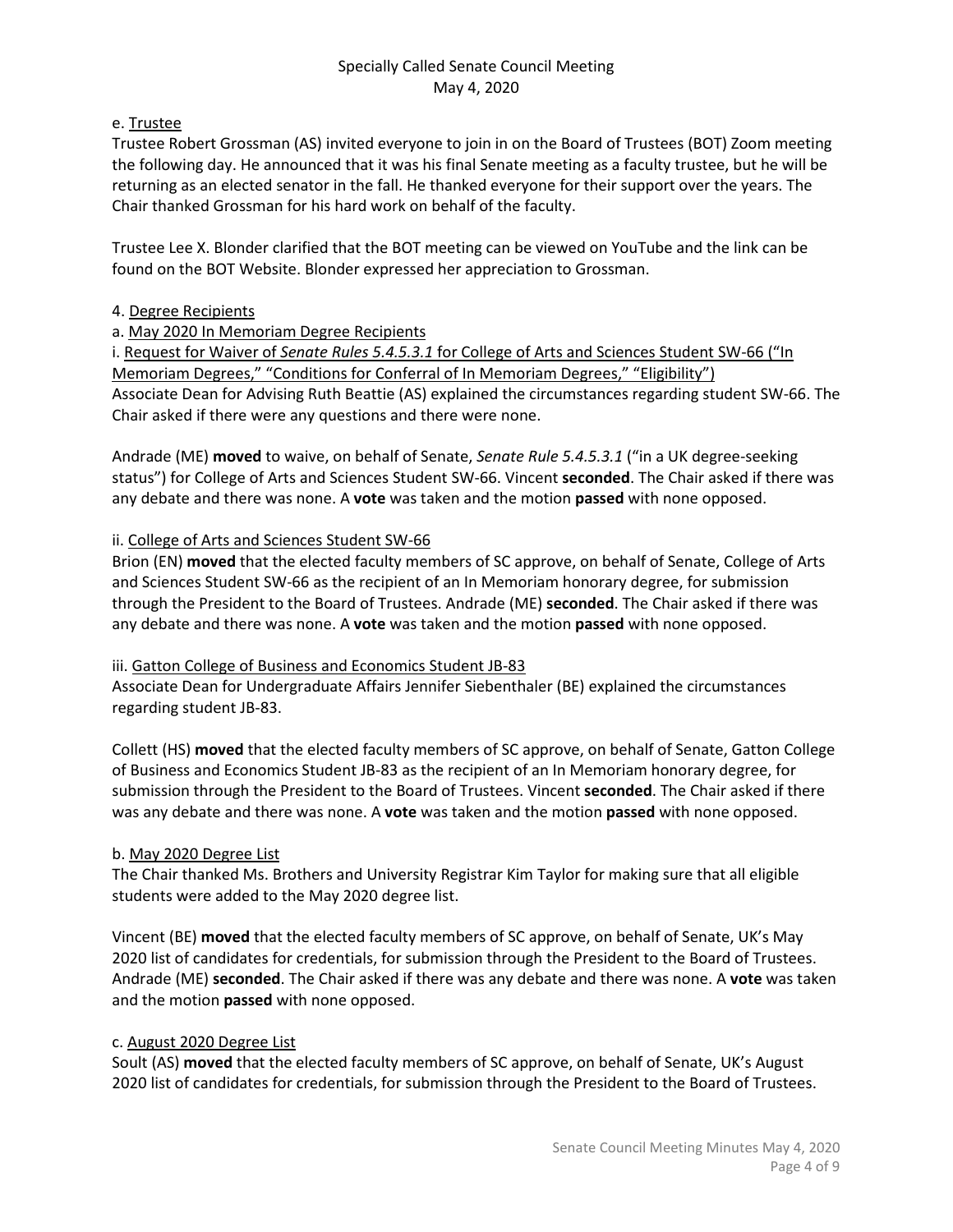Vincent (BE) **seconded**. The Chair asked if there was any debate and there was none. A **vote** was taken and the motion **passed** with none opposed.

### d. Late Addition to May 2018 Degree List (per *Senate Rules 5.4.1.2.4* ("Late Addition to Degree List")) i. College of Engineering Student WT-61

The Chair explained the circumstances regarding student WT-61. Brion (BE) **moved** that the elected faculty members of SC amend, on behalf of Senate, the May 2018 degree list by adding the BS Computer Science for student WT-61 and recommend through the President to the Board that the degree be awarded December 2019. Collett (HS) **seconded**. The Chair asked if there was any debate and there was none. A **vote** was taken and the motion **passed** with none opposed.

5. Gatton College of Business and Economics Undergraduate Appeals and Probation Changes (Including Changes to *Senate Rules 4.2.2.9.2.5* ("Gatton College of Business and Economics," "Appeal Process") and *Senate Rules 5.3.3.6.2* ("Undergraduate Colleges Probation and Suspension Policies," "Gatton College of Business and Economics," "Other Programs")

The Chair explained that the rule proposal would typically go through the Senate's Admissions and Academic Standards Committee (SAASC), but due to the volume of items on their agenda they were unable to review it in a timely manner.

Associate Dean for Undergraduate Affairs Jennifer Siebenthaler (BE) explained the proposal for Gatton College of Business and Economics to edit language in *SR 4.2.2.9.2.5* and *SR 5.3.3.6.2* for clarification purposes. Students may appeal to get into upper division classes if the GPA requirement is not met and there is language clarifying the limited number of appeals. There is also clarification that summer counts as a semester if the student is enrolled, which is in alignment with University rules.

Andrade (ME) **moved** to approve, on behalf of Senate, the proposed changes to *SR 4.2.2.9.2.5* and *SR 5.3.3.6.2.* Vincent (BE) **seconded**. The Chair asked if there was any debate and there was none. A **vote** was taken and the motion **passed** with none opposed.

6. Proposed Changes to *Senate Rules 5.3.1.1* ("Repeat Option") Regarding Pass/Fail Grading The Chair explained that this proposal is an urgent matter and would certainly affect some students taking classes over the summer.

Associate Dean of Advising Ruth Beattie (AS) explained the proposal to add language to *SR 5.3.1.1* for the purpose of clarifying that students may use a repeat option when repeating a course for a letter grade if the course was originally taken pass/fail.

Cantrell (ED) **moved** to approve, on behalf of Senate, the proposed changes to *Senate Rules 5.3.1.1* ("Repeat Option"), effective immediately. Andrade (ME) **seconded**. The Chair asked if there was any debate and there was none. A **vote** was taken and the motion **passed** with none opposed.

## 7. Committee Reports

a. Senate's Academic Programs Committee (SAPC) – Aaron Cramer, Chair

i. Proposed Changes to BA/BS Geography

Cramer (EN) explained the proposal. The Chair solicited questions of fact and there were none.

Brion (EN) **moved** to approve, on behalf of Senate, the significant change to the BA/BS: Geography, in Department of Geography within the College of Arts and Sciences. Andrade (ME) **seconded**. The Chair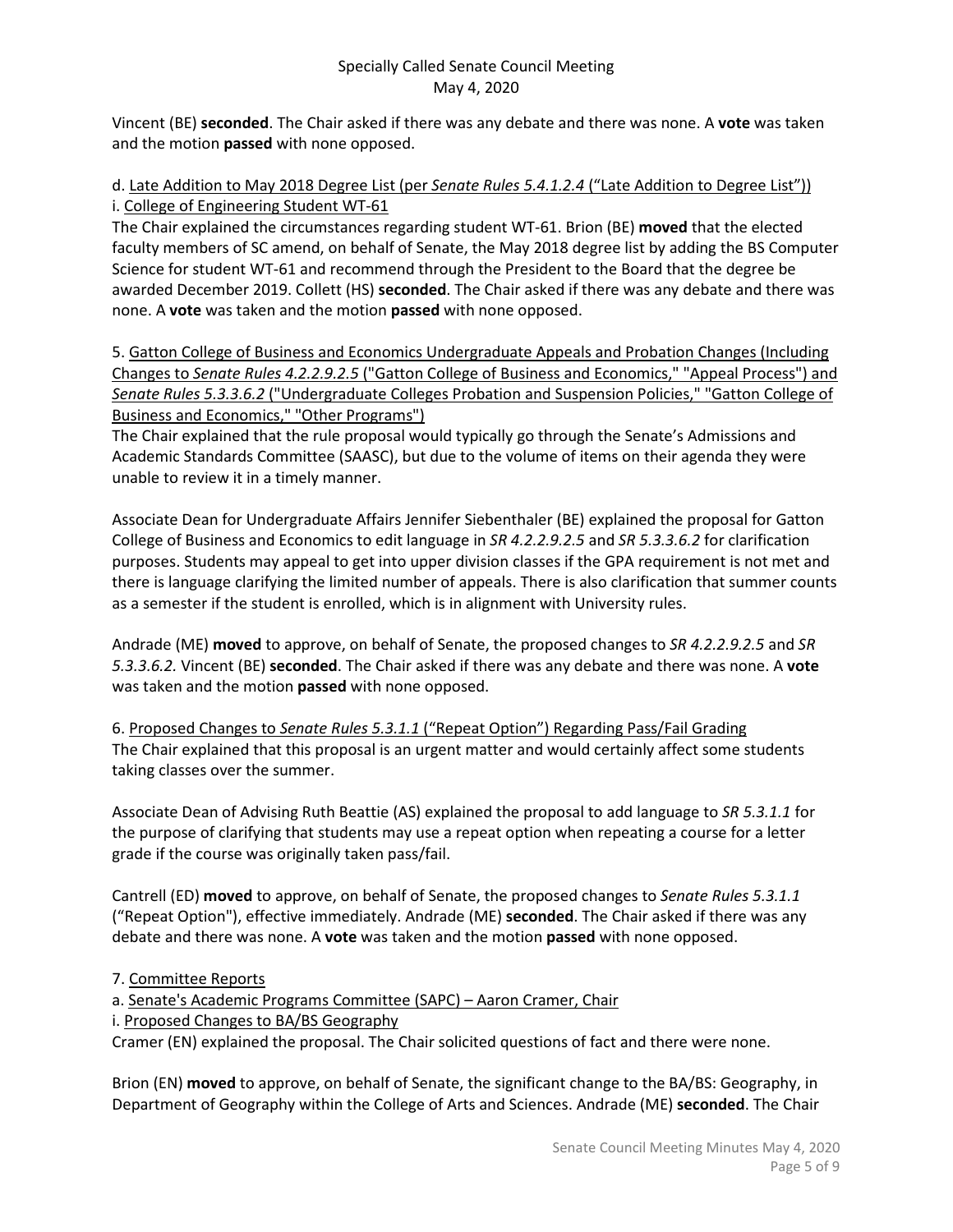asked if there was any debate and there was none. A **vote** was taken and the motion **passed** with none opposed.

## ii. Proposed New University Scholars Program between the BSEE Electrical Engineering and MSEE Electrical Engineering

Vincent (BE) explained the proposal. The Chair solicited questions of fact and there were none.

Cantrell (ED) **moved** to approve, on behalf of Senate, the establishment of a new USP between the BSEE Electrical Engineering and MSEE Electrical Engineering, in the Department of Electrical and Computer Engineering within the College of Engineering. Andrade (ME) **seconded**. The Chair asked if there was any debate and there was none. A **vote** was taken and the motion **passed** with none opposed and one abstaining.

### iii. Proposed New University Scholars Program between the BSME Mechanical Engineering and PhD Mechanical Engineering

Cramer (EN) explained the proposal. The Chair solicited questions of fact and there were none.

Cantrell (ED) **moved** to approve, on behalf of Senate, the establishment of a new USP between the BSME Mechanical Engineering and PhD Mechanical Engineering, in the Department of Mechanical Engineering within the College of Engineering. Vincent (BE) **seconded**. The Chair asked if there was any debate and there was none. A **vote** was taken and the motion **passed** with none opposed.

#### iv. Proposed Changes to BSHPS Plant and Soil Science

Cramer (EN) explained the proposal. The Chair solicited questions of fact and there were none.

Grossman (AS) **moved** to approve, on behalf of Senate, the significant change to the BSHPS Plant and Soil Science, in the Department of Horticulture within the College of Agriculture, Food and Environment. Andrade (ME) **seconded**. The Chair asked if there was any debate and there was none. A **vote** was taken and the motion **passed** with none opposed.

v. Proposed New Undergraduate Certificate in Filmmaking: Production and Dramatic Writing Cramer (EN) explained the proposal. The Chair solicited questions of fact and there were none.

Grossman (AS) **moved** to approve, on behalf of Senate, the establishment of a new Undergraduate Certificate in Filmmaking: Production and Dramatic Writing, in the Department of Theatre and Dance within the College of Fine Arts. Soult (AS) **seconded**. The Chair asked if there was any debate and there was none. A **vote** was taken and the motion **passed** with none opposed.

#### vi. Proposed New PhD in Health Services Research

Cramer (EN) explained the proposal. The Chair solicited questions of fact and there were none.

Grossman (AS) **moved** to approve, on behalf of Senate, for submission to the Board of Trustees, the establishment of a new PhD Health Services Research, in the Department of Health Management and Policy within the College of Public Health. Collett (HS) **seconded**. The Chair asked if there was any debate and there was none. A **vote** was taken and the motion **passed** with none opposed.

#### vii. Proposed Changes to BSN

Cramer (EN) explained the proposal. The Chair solicited questions of fact and there were none.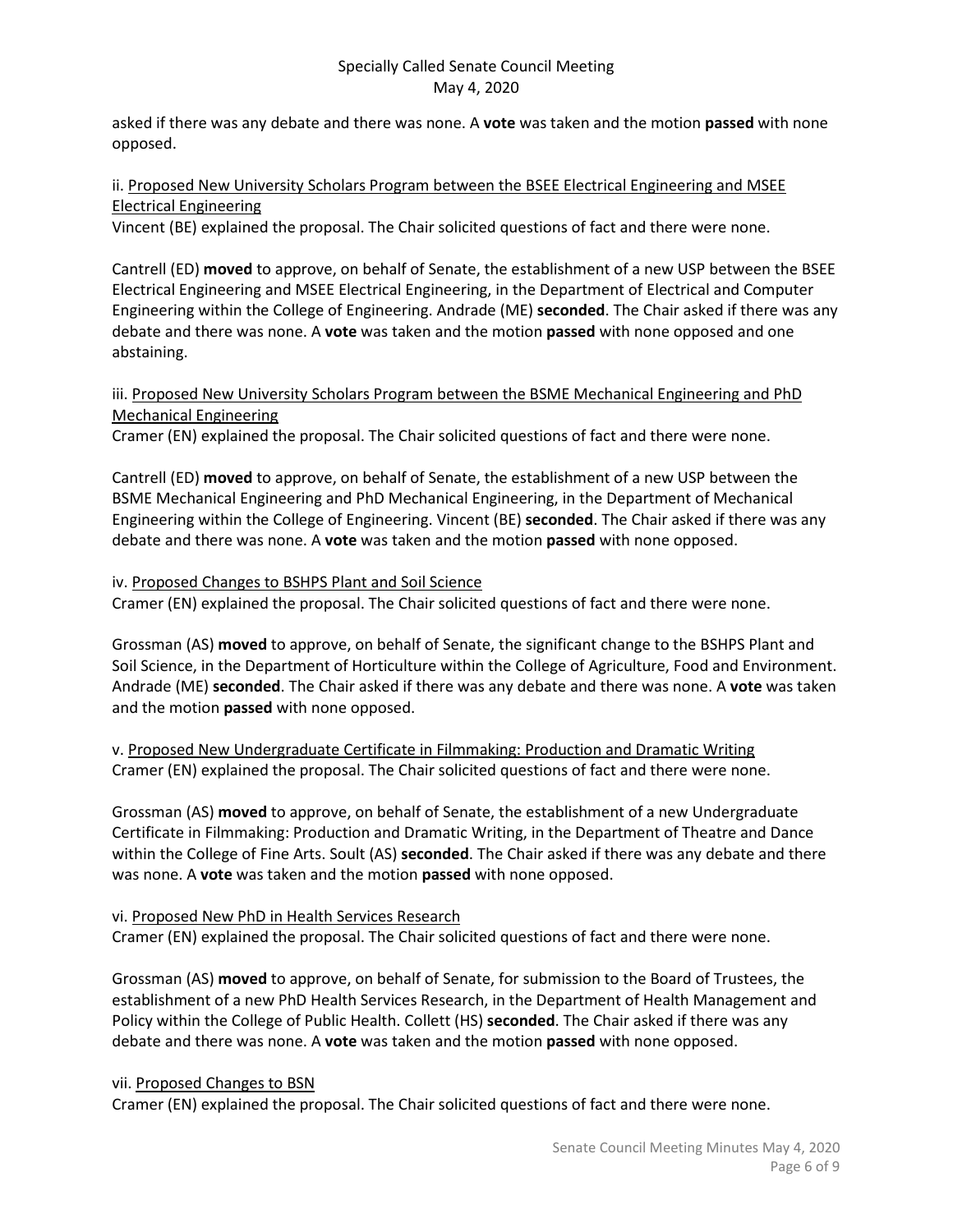Grossman (AS) **moved** to approve, on behalf of Senate, the significant changes to the BSN, within the College of Nursing. Richardson (SGA) **seconded**. The Chair asked if there was any debate and there was none. A **vote** was taken and the motion **passed** with none opposed.

## b. Ad Hoc Committee on Calendars - Jennifer Osterhage, Chair

i. Proposed Changes to Academic Calendars (Discussion Only)

Osterhage (AS) thanked SC Chair Bird-Pollan and Faculty Trustee Grossman for their service. She explained that the Ad Hoc Committee on Calendars was formed by SC in October 2019 and was charged to align the fall and spring academic calendars. She then went over the four recommendations from the committee which were:

- 1. Begin the Spring semester on a Monday.
- 2. Move the Fall Break from Monday and Tuesday of the NINTH to the Monday and Tuesday of the TENTH week of the Fall semester, to begin with the Fall 2021 semester.
- 3. Add two 'Reading Days' to both the fall and spring semesters to occur on Thursday and Friday of "Dead Week" (*SR 5.2.4.6*).
- 4. Adjust the final examination schedule from a 5-day schedule to a "4+1" final examination schedule. The Registrar will schedule all Final Examinations during the first four days (Monday through Thursday) of Final Exam week. The fifth day (Friday) would be reserved for scheduling of exams for students with conflicts.

The Chair asked those present for their feedback. which included:

- Thanks to Osterhage and the committee members for the excellent work they did on the proposal.
- Two problems solved as byproducts of the proposal are that the add/drop period will no longer be before the first meeting of a Monday only class and the final exam schedule will better align with the time the class met during the semester.
- There was concern for students who have three finals scheduled on the same day. It was noted that the proposal allows students in this situation to use Friday of exam week for rescheduling exams with conflicts.
- Support for the two reading days.

There was discussion about moving forward with approval of all or parts of the proposal, but the administration requested time to review and give feedback before SC/Senate votes. The proposal will be brought forward again in the fall.

### c. Senate's Admissions and Academic Standards Committee (SAASC) – Bill Smith, Chair i. Proposed Changes to PhD Sociology

Smith (EN) explained the proposal. The Chair solicited questions of fact and there were none.

Andrade (ME) **moved** to approve, on behalf of Senate, the request to change the second year paper and oral defense requirements, and course requirements for the PhD program in Sociology. Vincent (BE) **seconded**. The Chair asked if there was any debate and there was none. A **vote** was taken and the motion **passed** with none opposed.

ii. Proposed Changes to Bachelor of Liberal Studies Smith (EN) explained the proposal. The Chair solicited questions of fact and there were none.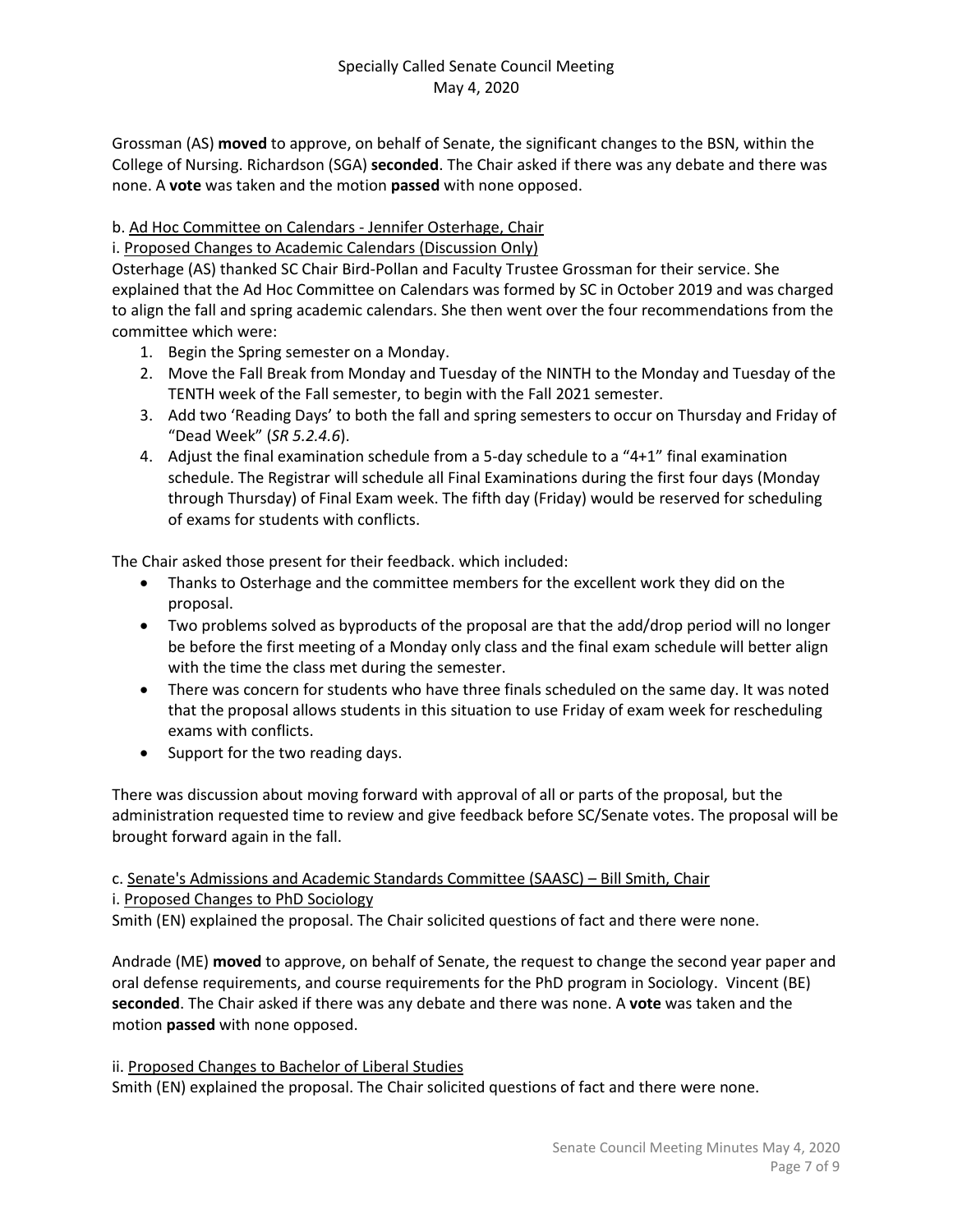Cantrell (ED) **moved** to approve, on behalf of Senate, the request to: 1) change the Graduation Composition and Communication Requirement; 2) move the traditional Bachelor of Liberal studies program to a fully online degree; 3) remove the admissions requirement of 45 credit hours prior to declaring the major. Andrade (ME) **seconded**. The Chair asked if there was any debate and there was none. A **vote** was taken and the motion **passed** with none opposed.

iii. Proposed Change to *Senate Rules 4.2.2.12* ("Admission Requirements," "Undergraduate Programs," "Admission to the College of Communication and Information Degree Programs") Smith (EN) explained the proposal. The Chair solicited questions of fact and there were none.

Brion (EN) **moved** to approve, on behalf of Senate, the College of Communication and Information's request to change *SR 4.2.2.12*, reflecting updated admission requirements, major requirements, advising, and removal of language regarding graduate admissions. Vincent (BE) **seconded**. The Chair asked if there was any debate and there was none. A **vote** was taken and the motion **passed** with none opposed.

iv. Proposed Policy to Limit Undergraduate Transfer Credit Hours for Undergraduate Degrees and Minors in Gatton College of Business and Economics Smith (EN) explained the proposal. The Chair solicited questions of fact and there were none.

Andrade (ME) **moved** to approve, on behalf of Senate, the approve the College of Business and Economics request to unify the policy for the College's undergraduate major and minor transfer credit limits. Soult (AS) **seconded**. The Chair asked if there was any debate and there was none. A **vote** was taken and the motion **passed** with none opposed.

v. Proposed Changes to Graduate School Bulletin (pg. 29 of 2018-19 version) to Match SC-Approved Revisions to *Senate Rules 4.2.5.2* ("Postbaccalaureate Student") Smith (EN) explained the proposal. The Chair solicited questions of fact and there were none.

Brion (EN) **moved** to approve, on behalf of Senate, the changes to *SR 4.2.5.2* ("Postbaccalaureate Student"). Grossman (AS) **seconded**. The Chair asked if there was any debate and there was none. A **vote** was taken and the motion **passed** with none opposed.

Grossman (AS) **moved** to approve, on behalf of Senate, the changes to the Graduate School Bulletin language related to changes to *SR 4.2.5.2* ("Postbaccalaureate Student"). Brion (EN) **seconded**. The Chair asked if there was any debate and there was none. A **vote** was taken and the motion **passed** with none opposed.

# vi. Proposed Changes to *Senate Rules 4.2.8* ("Undergraduate Certificates") and *Senate Rules 4.2.9* ("Graduate Certificates")

Smith (EN) explained the proposal. The Chair solicited questions of fact and there were none.

Vincent (BE) **moved** to approve, on behalf of Senate the proposed changes to *Senate Rules 4.2.8* and *4.2.9*. Grossman (AS) **seconded**. The Chair asked if there was any debate and there was none. A **vote** was taken and the motion **passed** with none opposed.

The Chair thanked Smith for all his hard work over the course of the year.